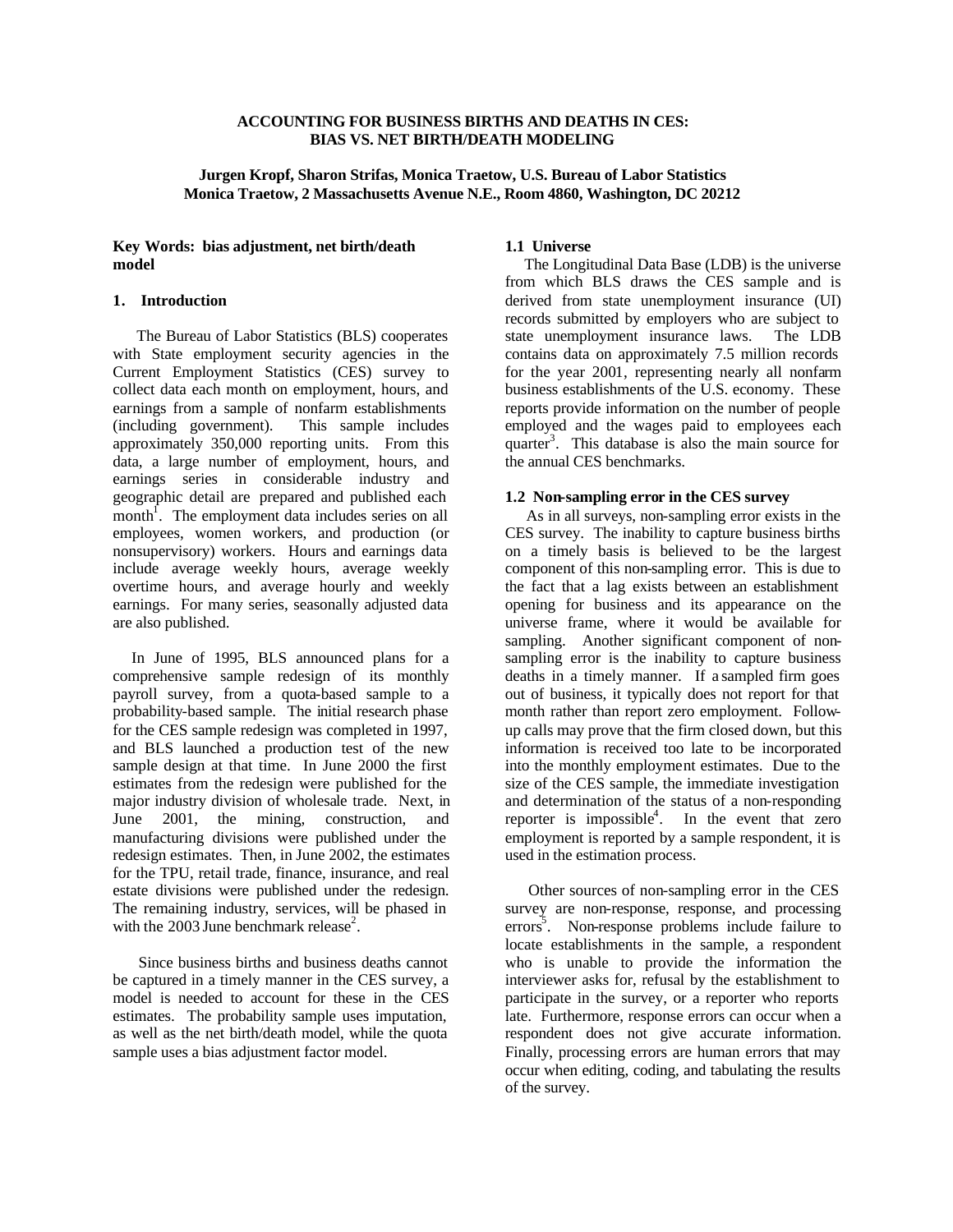[It is also important to note that the universe from which the CES sample is drawn contains some nonresponse and processing errors as well, even though it serves as the major benchmark source for the CES survey.]

## **2. Bias Adjustment Factors for the Quota Sample**

## **2.1 Reasons for the bias adjustment factor model**

 A bias adjustment is needed for the current CES quota estimates primarily to account for the employment growth of new firms and to reduce other components of non-sampling error in the survey. If this adjustment was not made, substantial underestimation of employment levels would occur and the "bias" would be for the estimates to vary in one direction systematically and persistently.

# **2.2 Methodology of bias adjustment factor model**

 The model used to compute the bias adjustment factors is a "regression-adjusted mean-error model," shown in Table 1. The primary input to the model is the *mean-error* (ME3). With this component, other elements of non-sampling error in the survey are adjusted for as well.

 The bias adjustment factor model has been in effect since the early 1960s in the CES survey, in conjunction with the quota sample. Prior to 1983, the model was solely a mean-error model, determined by the variable ME3. During those years, economic cycle changes were not incorporated into the bias adjustment factors. If an economic downturn happened, for example, the number of business births was slightly overstated. After 1983, the model was expanded to include recent economic swings as shown by the other remaining variables in Table 1.

 The bias adjustment factors are computed one quarter at a time. The employment added from the use of bias adjustment factors may differ slightly from the time the factors are initially computed to the time of the monthly press release. This is due to the multiplicative nature of the bias factors, and which closing estimates are used in the model and when. Often the difference is referred to as the "target" bias versus the "actual" bias.

| $BF_c$            | The current quarter bias factor                                                  |
|-------------------|----------------------------------------------------------------------------------|
| ME <sub>3</sub>   | The average difference calculated as a ratio between                             |
|                   | the sample-based estimates (without bias                                         |
|                   | adjustments) and the benchmark levels over the past                              |
|                   | three years.                                                                     |
| AECH <sub>3</sub> | The average benchmark seasonally adjusted                                        |
|                   | employment over-the-year change over the past                                    |
|                   | three benchmark years.                                                           |
| $ECH_{c-1}$       | The seasonally adjusted over-the-quarter change in                               |
|                   | employment from the previous two quarters. This                                  |
|                   | number is annualized, or multiplied by 4, to be                                  |
|                   | comparable to AECH3 units.                                                       |
| b                 | A coefficient derived from a regression model:                                   |
|                   |                                                                                  |
|                   | $ME3=b_1i(AECH3_1i) + b_2i(PCTCOV_2i) + e$                                       |
|                   |                                                                                  |
|                   | Inputs to the model are ME3, $AECH3_1i$ , and                                    |
|                   | PCTCOV <sub>2</sub> <i>i</i> . 'b <sub>1</sub> ' is calculated by major industry |
|                   | level and 'i' is the regression applied to each                                  |
|                   | division. $b_1$ ' is updated annually for each industry                          |
|                   | division. The error term is 'e'.                                                 |
|                   |                                                                                  |
|                   |                                                                                  |
|                   |                                                                                  |

#### **Table 1. Regression-Adjusted Mean-Error Model**

 $BF_c = b(ECH_{c-1} - AECH3) + ME3$  (1.)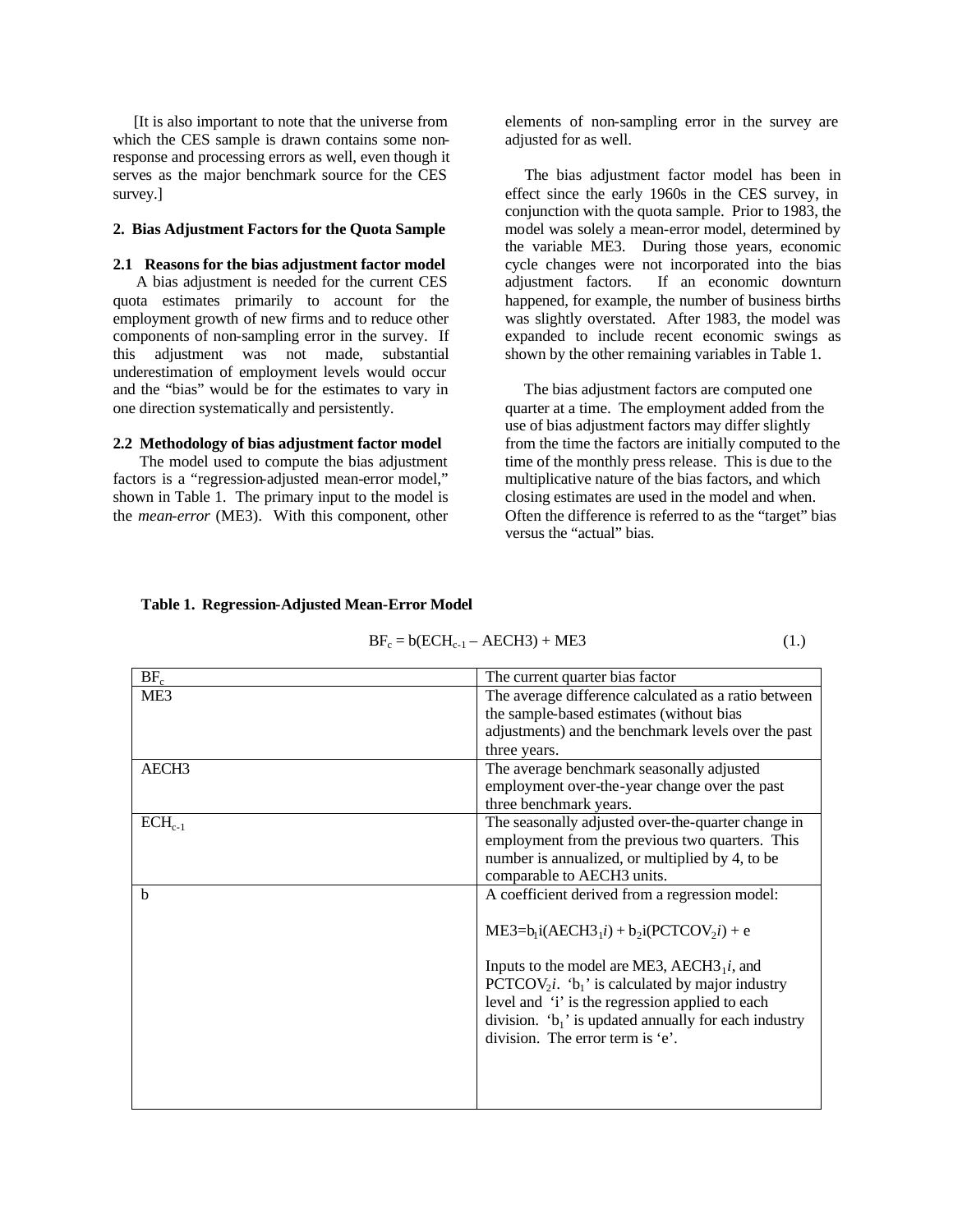# **3. Net Birth/Death Model for the Probability Sample**

#### **3.1 Reasons for the net birth/death model**

 The redesign methodology accounts for business births in the estimates through imputation of those reporters that appear to have zero employment. For such reporters, the corresponding cell-specific link (see formula 4) is applied to the previous month's employment to obtain the current month's employment count. The links are calculated using the actual reported data from all other reporters in the estimating cell. A CES estimating cell is defined as a group of reporters with similar industry and regional characteristics. This procedure serves two purposes, (1) to account for business births through the imputation of out-of-business reporters and (2) to eliminate the need to determine the real status of a reporter in the current month. Therefore, the imputed employment from the out-of-business reporters is used to account for a portion of the business births.

 However, this method can only *approximate* the actual employment generated by business births; recall that there is a lag between the time that a business opens and its availability for sampling (when it appears on the universe). It is important to note that the growth of new firms is often significantly different than the growth of established firms in the sample. To minimize the imputation error generated by this methodology, a net birth/death model has been developed which calculates the effect of the imputation, measures the imputation error, and generates a forecast of this error to adjust the current estimate. The following section discusses the structure and components of the net birth/death model.

# **3.2 Methodology of the net birth/death model**

 This methodology assumes that the probability sample accurately represents the universe (the LDB). By using the universe data as input in the net birth/death model and applying the same methodology to the data as is applied to the sample when accounting for business births, the historical imputation error can be measured with certainty.

 The input data from the LDB reflects the different levels of information regarding business births available to the sample over time. The sample is selected from this database in the first quarter of every year with a lag of 12 months because UI information is not available for more current months. At the time of sample selection all business births, up to the selection quarter, are known and these units are eligible to be selected for the sample. At this time (March of every year) the monthly CES estimates are benchmarked as well and under the redesign methodology a new estimation cycle begins for the post benchmark months. The post benchmark period is defined as the April following the benchmark through the following March. In order for the LDB to reflect these information levels, 25-month frames are created beginning in March of every year; for example, the frame for the benchmark year 2001 starts in March of 1999 and ends in March 2001.

 These frames are used as input for the net birth/death model which iterates through the following steps to calculate the imputation error for each cell:

1. The model creates a subset from the universe of continuous establishments (CE), defined as establishments with employment  $(EMP<sub>BMK</sub>)$  greater than zero for the benchmark month. These establishments are eligible for selection in the sample.

$$
CE where EMPBMK > 0 \tag{2.}
$$

2. Each record in this subset is scanned from the first to the last month of the frame for nonzero employment. When a record displays zero employment (EMP<sub>t</sub>), an out-of-business firm is detected and the employment for this month is imputed  $(EMP<sub>time</sub>)$ . The imputed value is calculated by applying a link  $(LK_t)$  to the previous month's employment and replacing the zero value with the calculated value for this month. The link is derived from the sum of the over-the-month change of every record in the cell (C) which does not have zero employment (Σ EMP<sub>t.EC</sub>).

$$
EMP_{t,imp} = EMP_{t-1} * LK_t \qquad (3.)
$$

where t is the month with  $EMP_t = 0$  and

$$
LK_{t} = \Sigma EMP_{t,EC} / \Sigma EMP_{t-1,EC} \quad (4.)
$$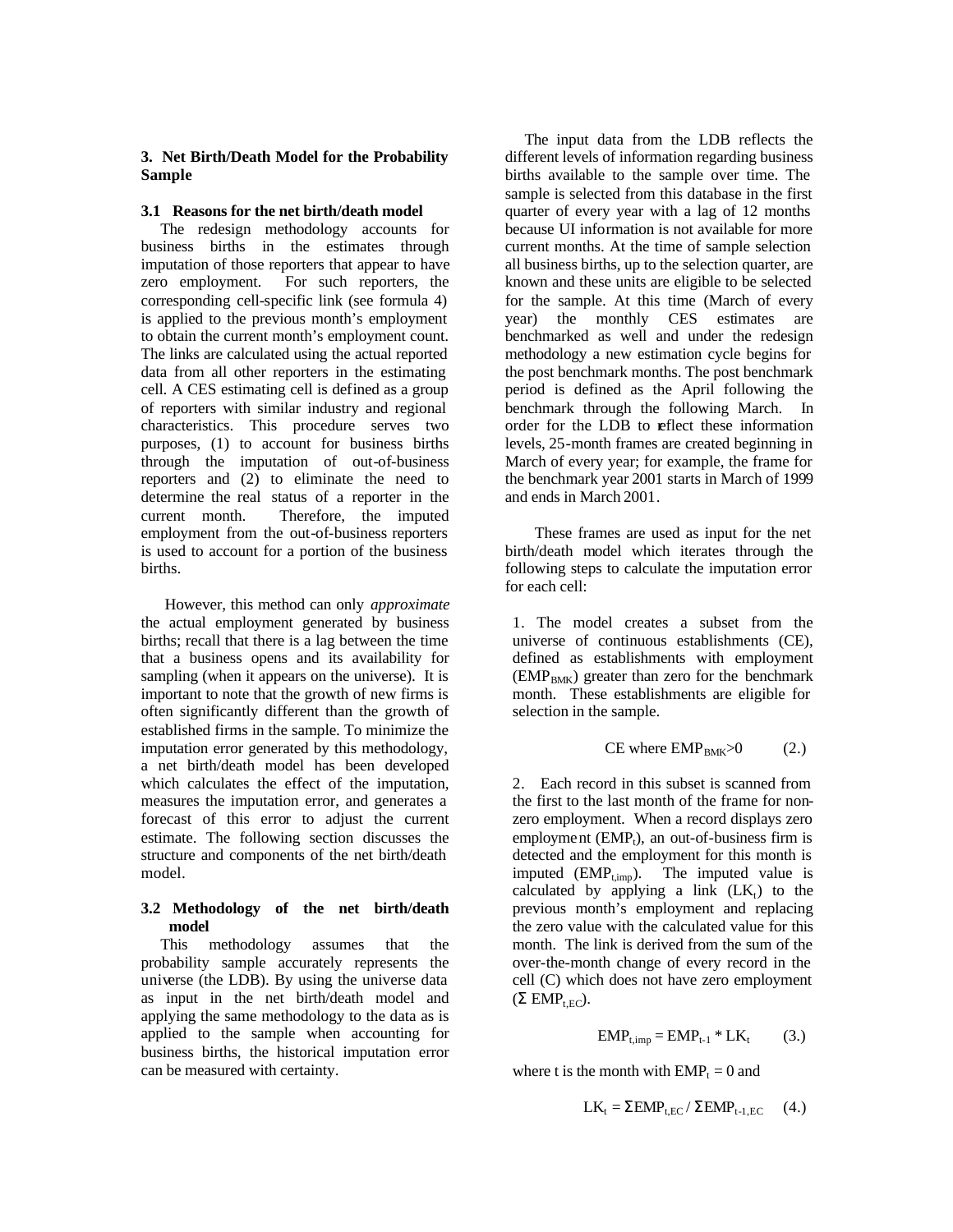where EC are all other establishments in the cell with  $EMP_t > 0$ .

This process is continued for every month when an establishment displays zero employment.

3. The records with continuous employment  $(EMP_{t,EC})$  for each month of the frame and the records for which employment is imputed  $(EMP_{time,C})$  are summed for each cell. This series represents the estimate  $(EST_t)$  if the sample were the universe.

$$
EST_{t,C} = \Sigma EMP_{t,EC} + \Sigma EMP_{t,imp,C}
$$
 (5.)

4. This step calculates the imputation error  $(ERR_{imp,C})$  by subtracting the universe-based employment estimate from the employment of the total population  $(EMP_{\text{pop},C})$  in the LDB for each cell and month. The total population contains the actual business births and deaths for the time period each frame covers.

$$
ERR_{t,imp,C} = EMP_{t,pop,C} - EST_{t,C} \quad (6.)
$$

5. The resulting imputation error series  $(ERR_{\text{inn},C})$  contains 25 months of data for each production cycle from the benchmark month (when the error is zero because the business births are completely captured), to the last month of the cycle, which is March of the second year after the benchmark year. The first year of the cycle represents the post-benchmark year and the second year is the current production year. The cumulative imputation error for the production cycle is generally larger than the cumulative imputation error from the post-benchmark cycle because of the increased time difference from the benchmark month. Therefore, the forecast from the net birth/death model has to be based on two different time spans, the post-benchmark months  $(ERR<sub>PB,C,BMK</sub>)$  and the production months  $(ERR_{PR} C, BMK)$ . The frames of 25 months are split into 12 post-benchmark months and 13 production months.

 $ERR_{\text{imp.C.BMK}} =$  ${R}$  ERR<sub>BMK,t,C</sub>, ERR<sub>BMK,t+1,C</sub>, ..., ERR<sub>BMK,t+12,C</sub>, ...,  $ERR_{BMK,t+24,C}$  (7.)

 For the post-benchmark forecast:  $ERR<sub>PB.C.BMK</sub> =$  ${ERR_{BMK,t+1,C}, \ldots, ERR_{BMK,t+12,C}}$  (8.)

 For the production forecast:  $ERR<sub>PR.C.BMK</sub> =$  ${ERR_{BMK,t+12,C},...,ERR_{BMK,t+24,C}} (9.)$ 

This procedure is repeated for each benchmark year and the corresponding sections from each frame are joined to form a time series, which consists of over-the-month changes of the errors, as input for the net birth/death forecast (NETBD<sub>PB/R C</sub>). The input series consists of 5 benchmark years. This example shows the inputs for the benchmark-2001 cycle.

For post-benchmark forecast:  $NETBD_{PRO1,C}$  =  $\text{ERR}_{\text{PB},\text{C},\text{BMK97}}$  ||  $\text{ERR}_{\text{PB},\text{C},\text{BMK98}}$  ||  $\text{ERR}_{\text{PB},\text{C},\text{BMK99}}$  ||  $ERR<sub>PB,C,BMK00</sub>$  ||  $ERR<sub>PB,C,BMK01</sub>$ (10.)

For production forecast:  $NETBD_{PRO2,C}$  =  $\text{ERR}_{PR, C, BMK97}$  ||  $\text{ERR}_{PR, C, BMK98}$  ||  $\text{ERR}_{PR, C, BMK99}$  ||  $ERR<sub>PR,C,BMK00</sub>$  ||  $ERR<sub>PR,C,BMK01</sub>$ (11.)

6. During this step two series are forecasted from the input series, NETBD<sub>PB01,C</sub> (for the postbenchmark period) and NETBD $_{PRO2,C}$  (for the production period.) The forecasts are generated by the standard statistical software program X12-  $ARIMA<sup>6</sup>$  which also tests the series for significant outliers. The forecasts are applied to the cell estimates for each month. In addition the forecasts for the production period are updated quarterly as more recent information from the UI program becomes available. As shown in Table 2, the forecast differs for the post-benchmark and production period because of the differences in elapsed time from the benchmark month.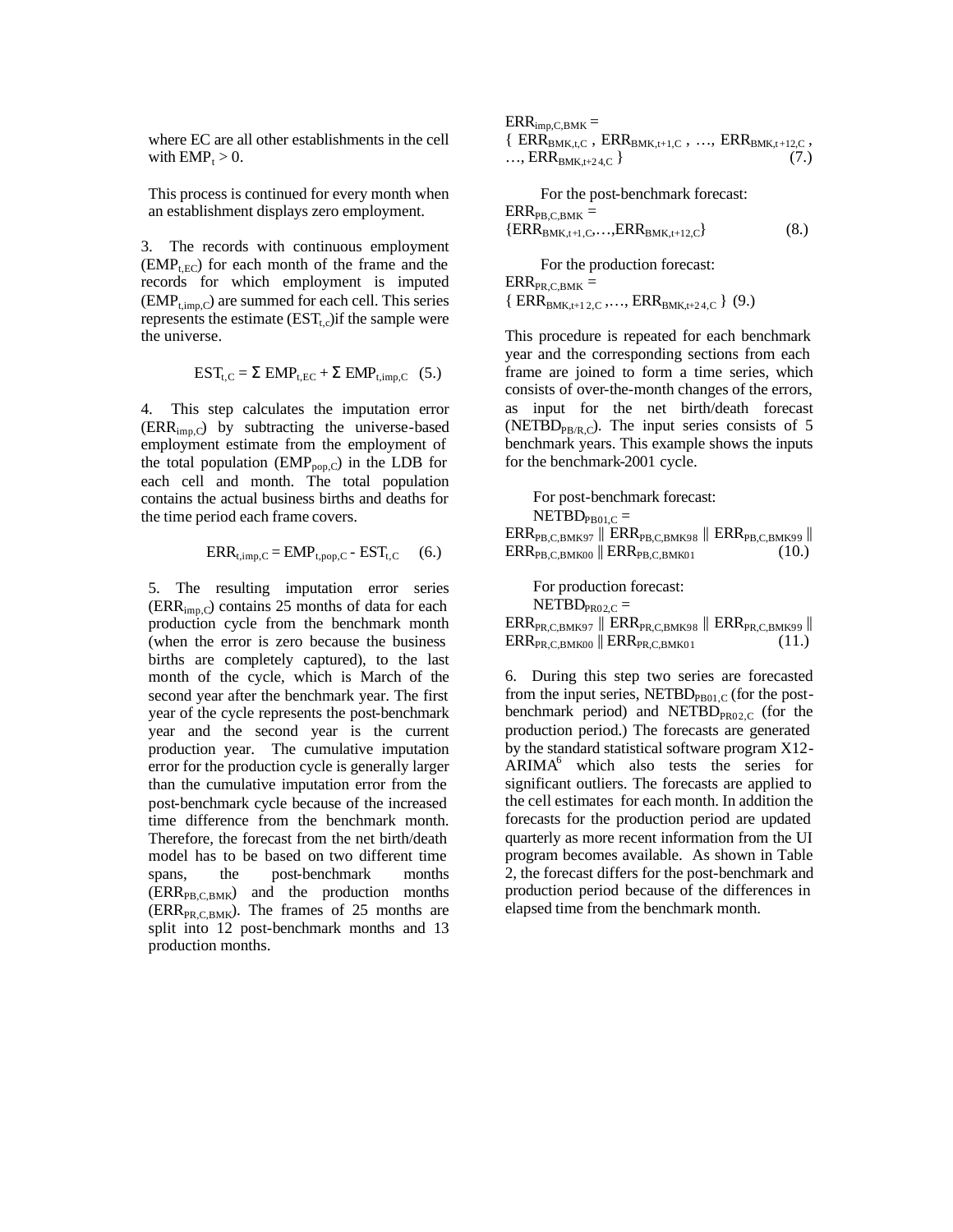|                                                          | Mining, Construction, and Manufacturing Industries |                                                              |  |
|----------------------------------------------------------|----------------------------------------------------|--------------------------------------------------------------|--|
| <b>Year and Month</b>                                    | Bias adjustment for published series               | Net birth/death adjustment for the post-<br>benchmark period |  |
|                                                          | <b>Monthly</b> amount                              |                                                              |  |
| 2000:                                                    |                                                    |                                                              |  |
| April                                                    | 20                                                 | 45                                                           |  |
| May                                                      | 20                                                 | 64                                                           |  |
| June                                                     | 20                                                 | 43                                                           |  |
| July                                                     | 19                                                 | 15                                                           |  |
| August                                                   | 19                                                 | 30                                                           |  |
| September                                                | 19                                                 | 20                                                           |  |
| October                                                  | 23                                                 | 6                                                            |  |
| <b>November</b>                                          | 23                                                 | $-10$                                                        |  |
| <b>December</b>                                          | 23                                                 | $-13$                                                        |  |
| 2001:                                                    |                                                    |                                                              |  |
| January                                                  | 20                                                 | $-114$                                                       |  |
| February                                                 | 20                                                 | 23                                                           |  |
| <b>March</b>                                             | 20                                                 | 45                                                           |  |
| <b>Cumulative Total</b><br>$(4/2000 \text{ to } 3/2001)$ | 246                                                | 154                                                          |  |
| 2001:                                                    |                                                    |                                                              |  |
| April                                                    |                                                    | 44                                                           |  |
| May                                                      |                                                    | 55                                                           |  |
| June                                                     |                                                    | 41                                                           |  |
| July                                                     | Bias not calculated because of the transition to   | 8                                                            |  |
| August                                                   | the net birth/death model.                         | 28                                                           |  |
| September                                                |                                                    | 16                                                           |  |
| October                                                  |                                                    | 10                                                           |  |
| <b>November</b>                                          |                                                    | $-4$                                                         |  |
| <b>December</b>                                          |                                                    | $-6$                                                         |  |
| 2002:                                                    |                                                    |                                                              |  |
| January                                                  |                                                    | -99                                                          |  |
| February                                                 |                                                    | 20                                                           |  |
| <b>March</b>                                             |                                                    | 43                                                           |  |
| <b>Cumulative Total</b><br>$(4/2001$ to $3/2002)$        |                                                    | 156                                                          |  |

**Table 2. Bias Adjustment Effects Versus Net Birth/Death Model Effects for the Mining, Construction, and Manufacturing Industries (in thousands)<sup>7</sup>**

# **3.3 Interpretation of the net birth/death model**

 The forecasted monthly amounts from the net birth/death model should not be interpreted as an independent time series or even be characterized as displaying a distinct seasonal behavior. Tests for seasonality using the X12-ARIMA software did not support the presence of consistent seasonal behavior in the series, especially when taking into consideration that the post-benchmark and production forecasts are based on different input series, representing different information levels. However, the forecasts from the net birth/death model should be interpreted as an error adjustment to the imputed employment for business births included in the initial estimates.

The evaluation of the net birth/death forecasts should only be conducted in conjunction with the final estimates, as the model values are complimentary to the sample information. However, the net birth/death forecast does have an influence on the seasonal behavior of the final series that can result in increases or decreases in seasonal fluctuations, depending on the month and the industry. BLS publishes the net birth/death adjustment monthly at an aggregate level to inform the user about the effect the model has on the final estimates.